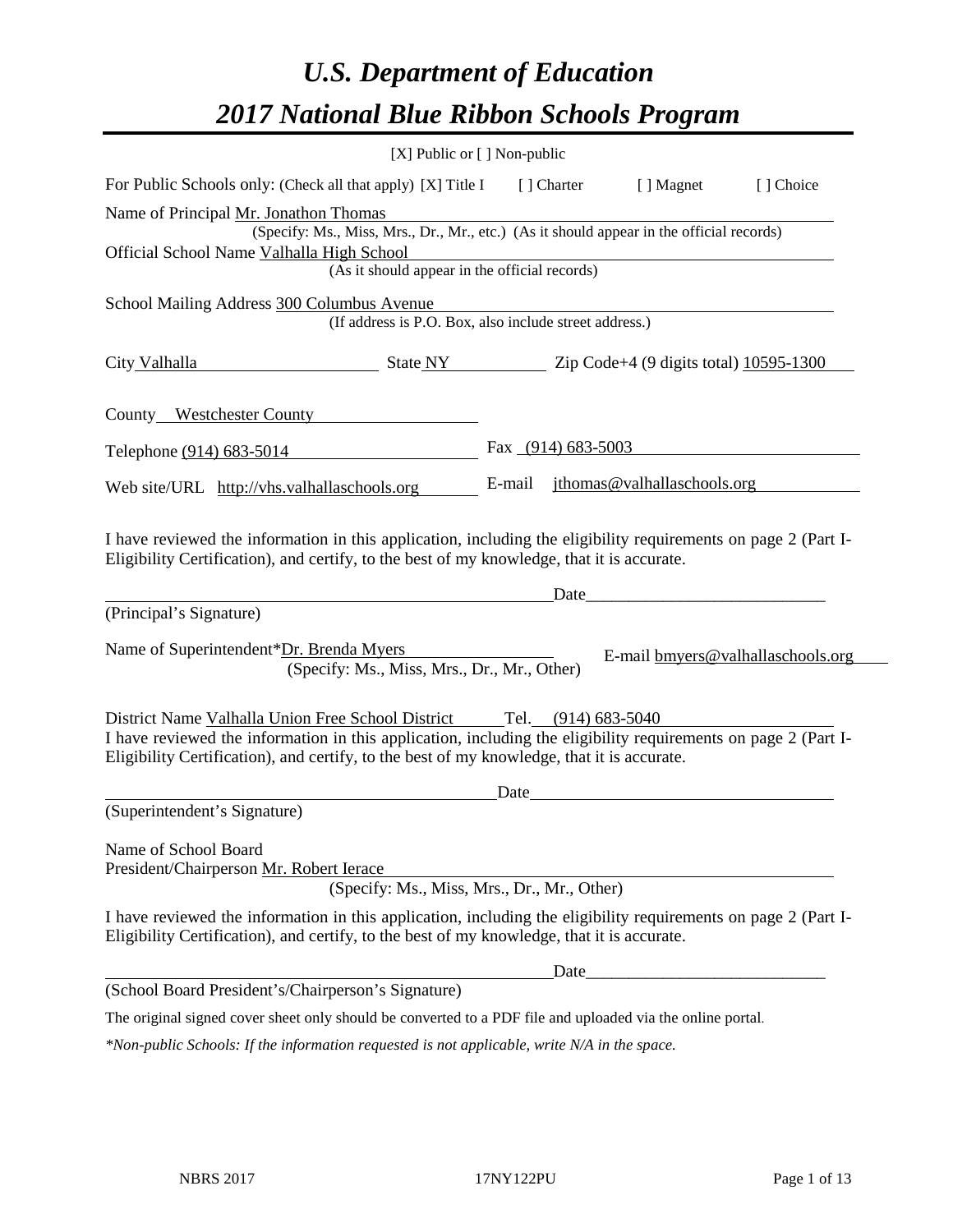## **Part I – Eligibility Certification**

The signatures on the first page of this application (cover page) certify that each of the statements below, concerning the school's eligibility and compliance with U.S. Department of Education and National Blue Ribbon Schools requirements, are true and correct.

- 1. The school configuration includes one or more of grades K-12. (Schools on the same campus with one principal, even a K-12 school, must apply as an entire school.)
- 2. All nominated public schools must meet the state's performance targets in reading (or English language arts) and mathematics and other academic indicators (i.e., attendance rate and graduation rate), for the all students group and all subgroups, including having participation rates of at least 95 percent using the most recent accountability results available for nomination.
- 3. To meet final eligibility, all nominated public schools must be certified by states prior to September 2017 in order to meet all eligibility requirements. Any status appeals must be resolved at least two weeks before the awards ceremony for the school to receive the award.
- 4. If the school includes grades 7 or higher, the school must have foreign language as a part of its curriculum.
- 5. The school has been in existence for five full years, that is, from at least September 2011 and each tested grade must have been part of the school for the past three years.
- 6. The nominated school has not received the National Blue Ribbon Schools award in the past five years: 2012, 2013, 2014, 2015, or 2016.
- 7. The nominated school has no history of testing irregularities, nor have charges of irregularities been brought against the school at the time of nomination. The U.S. Department of Education reserves the right to disqualify a school's application and/or rescind a school's award if irregularities are later discovered and proven by the state.
- 8. The nominated school has not been identified by the state as "persistently dangerous" within the last two years.
- 9. The nominated school or district is not refusing Office of Civil Rights (OCR) access to information necessary to investigate a civil rights complaint or to conduct a district-wide compliance review.
- 10. The OCR has not issued a violation letter of findings to the school district concluding that the nominated school or the district as a whole has violated one or more of the civil rights statutes. A violation letter of findings will not be considered outstanding if OCR has accepted a corrective action plan from the district to remedy the violation.
- 11. The U.S. Department of Justice does not have a pending suit alleging that the nominated school or the school district as a whole has violated one or more of the civil rights statutes or the Constitution's equal protection clause.
- 12. There are no findings of violations of the Individuals with Disabilities Education Act in a U.S. Department of Education monitoring report that apply to the school or school district in question; or if there are such findings, the state or district has corrected, or agreed to correct, the findings.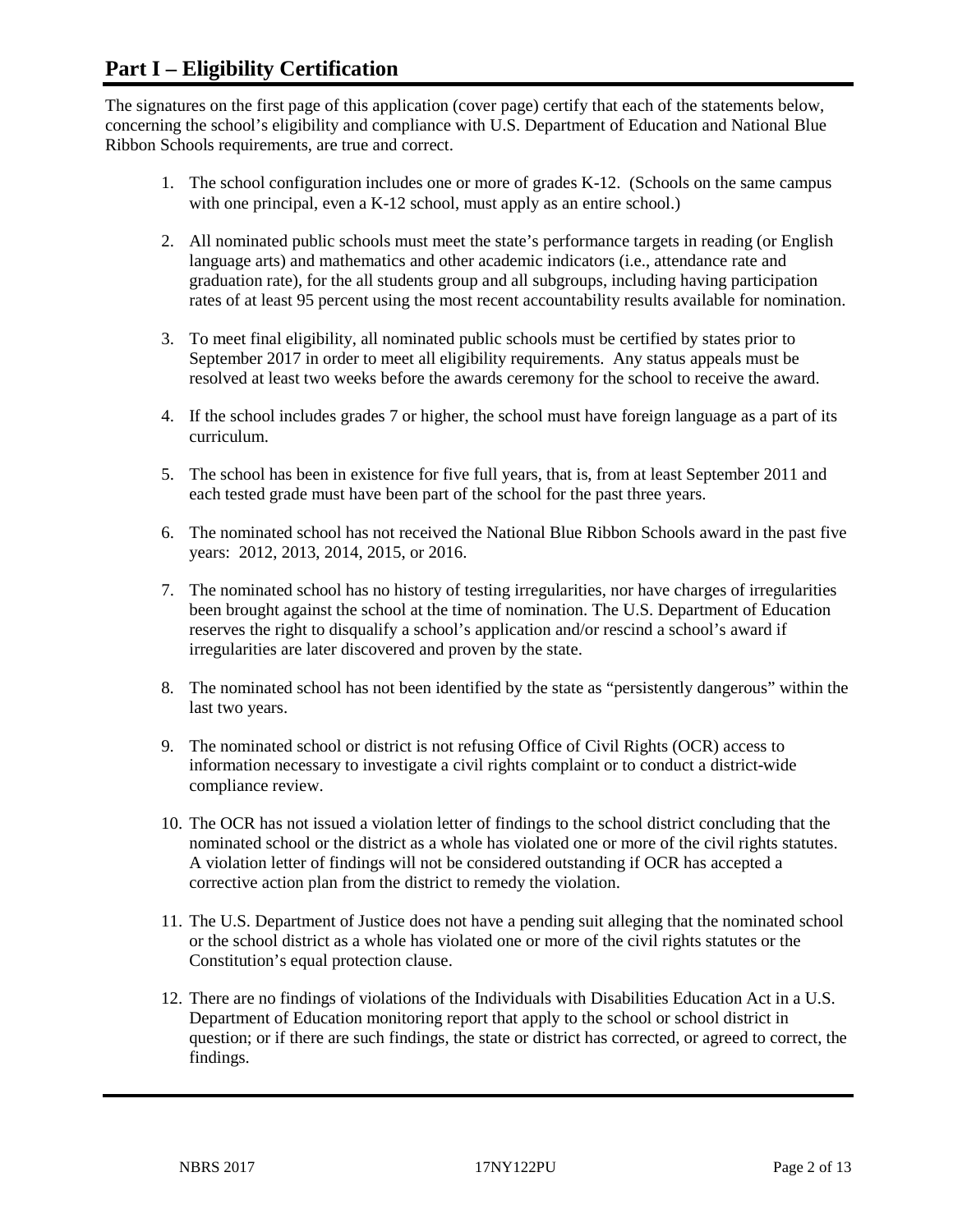## **PART II - DEMOGRAPHIC DATA**

**Data should be provided for the most recent school year (2016-2017) unless otherwise stated.** 

#### **DISTRICT**

1. Number of schools in the district  $\frac{2}{2}$  Elementary schools (includes K-8) (per district designation): 1 Middle/Junior high schools 1 High schools 0 K-12 schools

4 TOTAL

**SCHOOL** (To be completed by all schools)

2. Category that best describes the area where the school is located:

[] Urban or large central city

[ ] Suburban with characteristics typical of an urban area

[X] Suburban

[ ] Small city or town in a rural area

[ ] Rural

3. Number of students as of October 1, 2016 enrolled at each grade level or its equivalent in applying school:

| Grade                           | # of         | # of Females | <b>Grade Total</b> |
|---------------------------------|--------------|--------------|--------------------|
|                                 | <b>Males</b> |              |                    |
| <b>PreK</b>                     | 0            | 0            | 0                  |
| K                               | 0            | 0            | 0                  |
| 1                               | 0            | 0            | 0                  |
| $\overline{2}$                  | 0            | 0            | 0                  |
| 3                               | 0            | 0            | 0                  |
| 4                               | 0            | 0            | 0                  |
| 5                               | 0            | 0            | 0                  |
| 6                               | 0            | 0            | 0                  |
| 7                               | 0            | 0            | 0                  |
| 8                               | 0            | 0            | 0                  |
| 9                               | 46           | 64           | 110                |
| 10                              | 54           | 65           | 119                |
| 11                              | 58           | 86           | 144                |
| 12 or higher                    | 61           | 65           | 126                |
| <b>Total</b><br><b>Students</b> | 219          | 280          | 499                |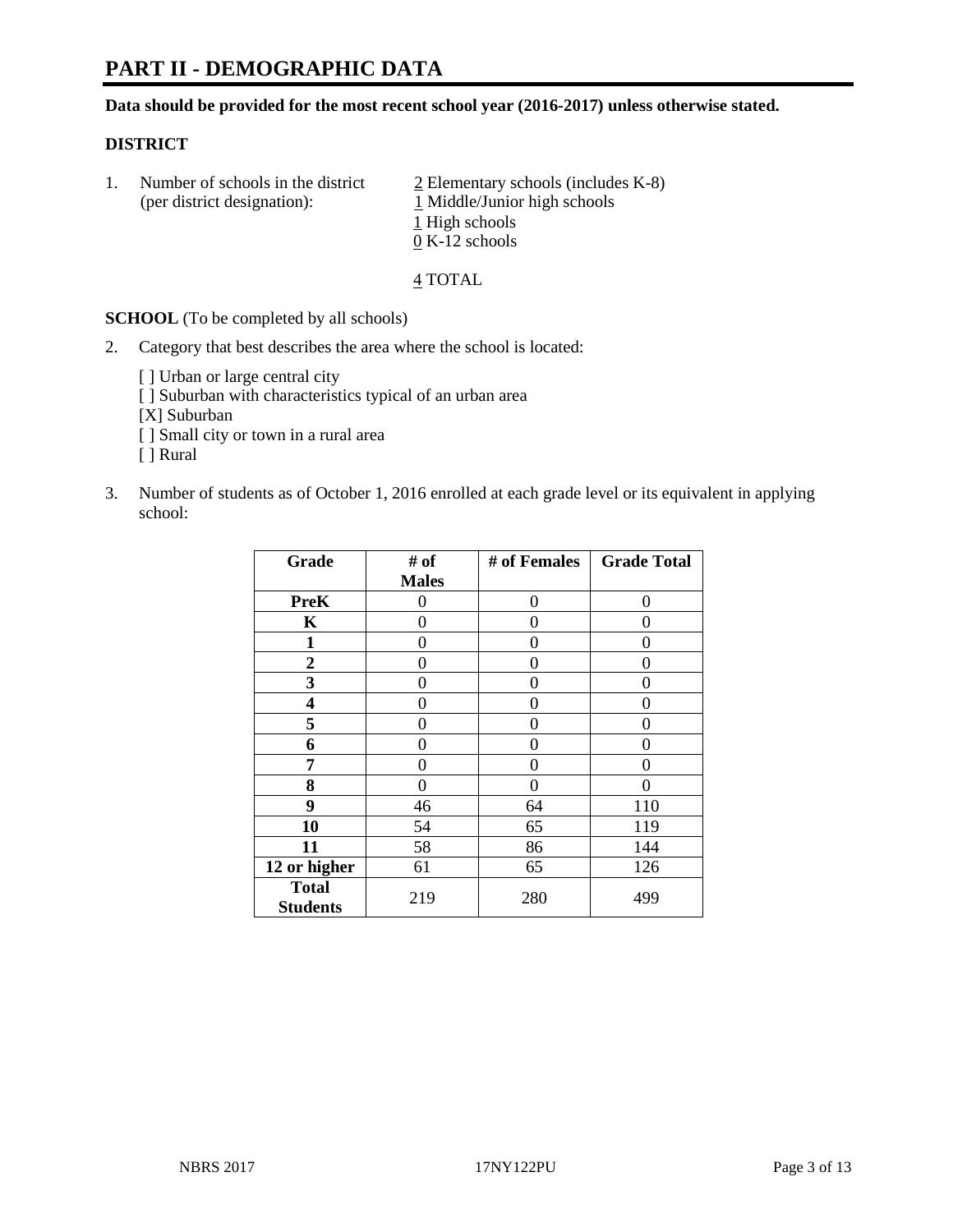the school: 9% Asian

4. Racial/ethnic composition of  $\frac{2}{9}$ % American Indian or Alaska Native 9 % Black or African American 21 % Hispanic or Latino 0 % Native Hawaiian or Other Pacific Islander 58 % White 1 % Two or more races **100 % Total**

(Only these seven standard categories should be used to report the racial/ethnic composition of your school. The Final Guidance on Maintaining, Collecting, and Reporting Racial and Ethnic Data to the U.S. Department of Education published in the October 19, 2007 *Federal Register* provides definitions for each of the seven categories.)

5. Student turnover, or mobility rate, during the 2015 – 2016 school year: 4%

This rate should be calculated using the grid below. The answer to (6) is the mobility rate.

| <b>Steps For Determining Mobility Rate</b>    | Answer |  |
|-----------------------------------------------|--------|--|
| (1) Number of students who transferred to     |        |  |
| the school after October 1, 2015 until the    | 14     |  |
| end of the 2015-2016 school year              |        |  |
| (2) Number of students who transferred        |        |  |
| from the school after October 1, 2015 until   | 8      |  |
| the end of the 2015-2016 school year          |        |  |
| (3) Total of all transferred students [sum of | 22     |  |
| rows $(1)$ and $(2)$ ]                        |        |  |
| (4) Total number of students in the school as | 506    |  |
| of October 1, 2015                            |        |  |
| (5) Total transferred students in row (3)     | 0.043  |  |
| divided by total students in row (4)          |        |  |
| $(6)$ Amount in row $(5)$ multiplied by 100   |        |  |

6. English Language Learners (ELL) in the school:  $2\%$ 

10 Total number ELL

Specify each non-English language represented in the school (separate languages by commas): Spanish, Haitian-Creole, Mandarin Chinese

- 7. Students eligible for free/reduced-priced meals: 13 % Total number students who qualify: 64
- 8. Students receiving special education services: 12 %

60 Total number of students served

Indicate below the number of students with disabilities according to conditions designated in the Individuals with Disabilities Education Act. Do not add additional conditions. It is possible that students may be classified in more than one condition.

| 2 Autism                | 0 Orthopedic Impairment                               |
|-------------------------|-------------------------------------------------------|
| 0 Deafness              | 7 Other Health Impaired                               |
| 0 Deaf-Blindness        | $\underline{0}$ Specific Learning Disability          |
| 1 Emotional Disturbance | 7 Speech or Language Impairment                       |
| 0 Hearing Impairment    | 0 Traumatic Brain Injury                              |
| 0 Mental Retardation    | $\underline{0}$ Visual Impairment Including Blindness |
| 8 Multiple Disabilities | <b>0</b> Developmentally Delayed                      |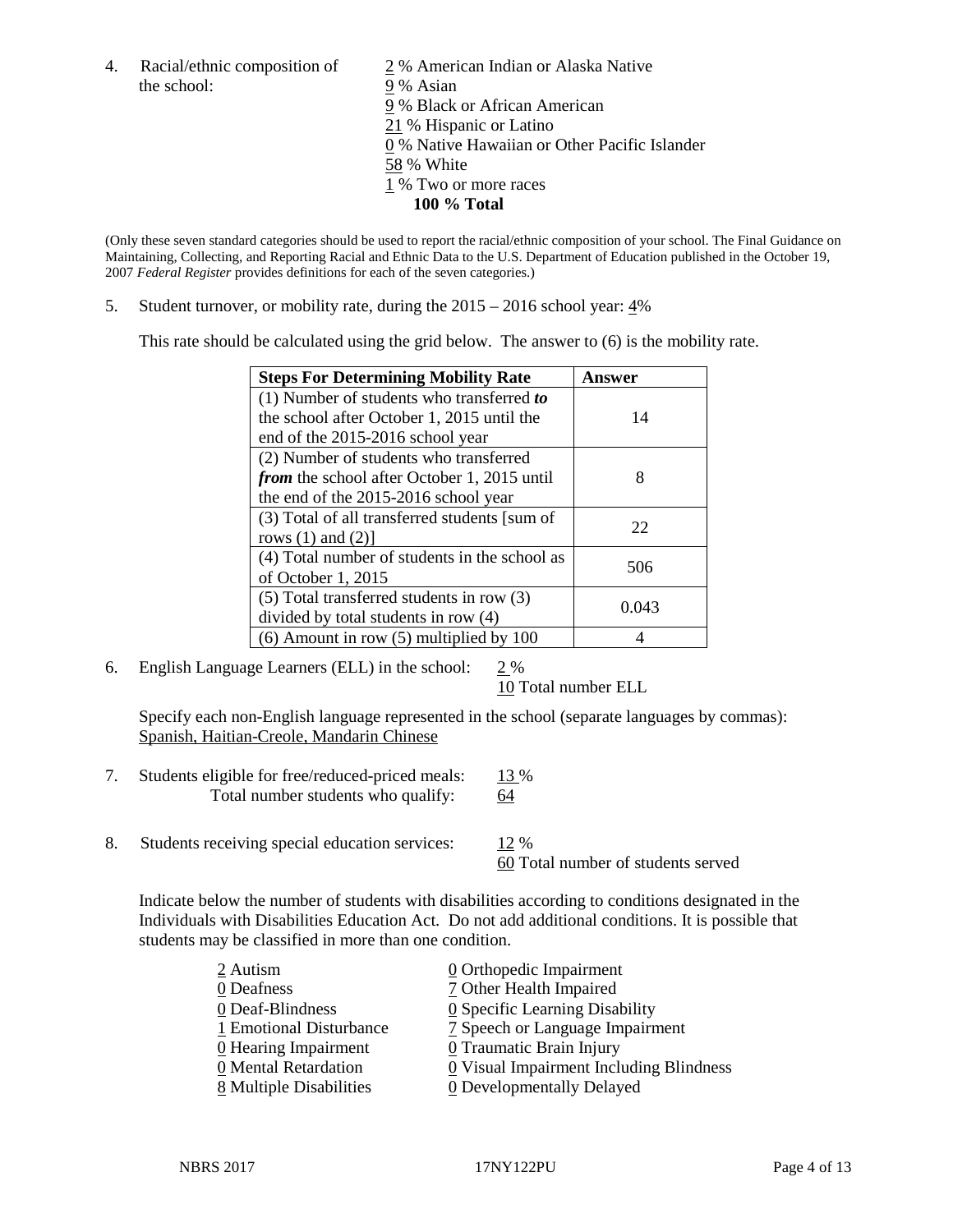- 9. Number of years the principal has been in her/his position at this school:  $11$
- 10. Use Full-Time Equivalents (FTEs), rounded to nearest whole numeral, to indicate the number of school staff in each of the categories below:

|                                        | <b>Number of Staff</b> |
|----------------------------------------|------------------------|
| Administrators                         |                        |
| Classroom teachers including those     |                        |
| teaching high school specialty         | 29                     |
| subjects                               |                        |
| Resource teachers/specialists/coaches  |                        |
| e.g., reading, math, science, special  | 17                     |
| education, enrichment, technology,     |                        |
| art, music, physical education, etc.   |                        |
| Paraprofessionals under the            |                        |
| supervision of a licensed professional | $\mathfrak{D}$         |
| supporting single, group, or classroom |                        |
| students.                              |                        |
| Student support personnel              |                        |
| e.g., guidance counselors, behavior    |                        |
| interventionists, mental/physical      |                        |
| health service providers,              | 6                      |
| psychologists, family engagement       |                        |
| liaisons, career/college attainment    |                        |
| coaches, etc.                          |                        |

- 11. Average student-classroom teacher ratio, that is, the number of students in the school divided by the FTE of classroom teachers, e.g.,  $22:1$  17:1
- 12. Show daily student attendance rates. Only high schools need to supply yearly graduation rates.

| <b>Required Information</b> | 2015-2016 | 2014-2015 | 2013-2014 | 2012-2013 | 2011-2012 |
|-----------------------------|-----------|-----------|-----------|-----------|-----------|
| Daily student attendance    | 77%       | 97%       | 97%       | 97%       | 96%       |
| High school graduation rate | 100%      | 96%       | 99%       | 92%       | 97%       |

#### 13. **For high schools only, that is, schools ending in grade 12 or higher.**

Show percentages to indicate the post-secondary status of students who graduated in Spring 2016.

| <b>Post-Secondary Status</b>                  |     |
|-----------------------------------------------|-----|
| Graduating class size                         | 125 |
| Enrolled in a 4-year college or university    | 77% |
| Enrolled in a community college               | 21% |
| Enrolled in career/technical training program | 0%  |
| Found employment                              | 1%  |
| Joined the military or other public service   | 1%  |
| <b>Ther</b>                                   |     |

14. Indicate whether your school has previously received a National Blue Ribbon Schools award.

Yes No X

If yes, select the year in which your school received the award.

15. In a couple of sentences, provide the school's mission or vision statement.

Valhalla High School is a public school with a private school feel that accepts young students as children and helps them become young adults ready to face the challenges that await them.

16. **For public schools only**, if the school is a magnet, charter, or choice school, explain how students are chosen to attend.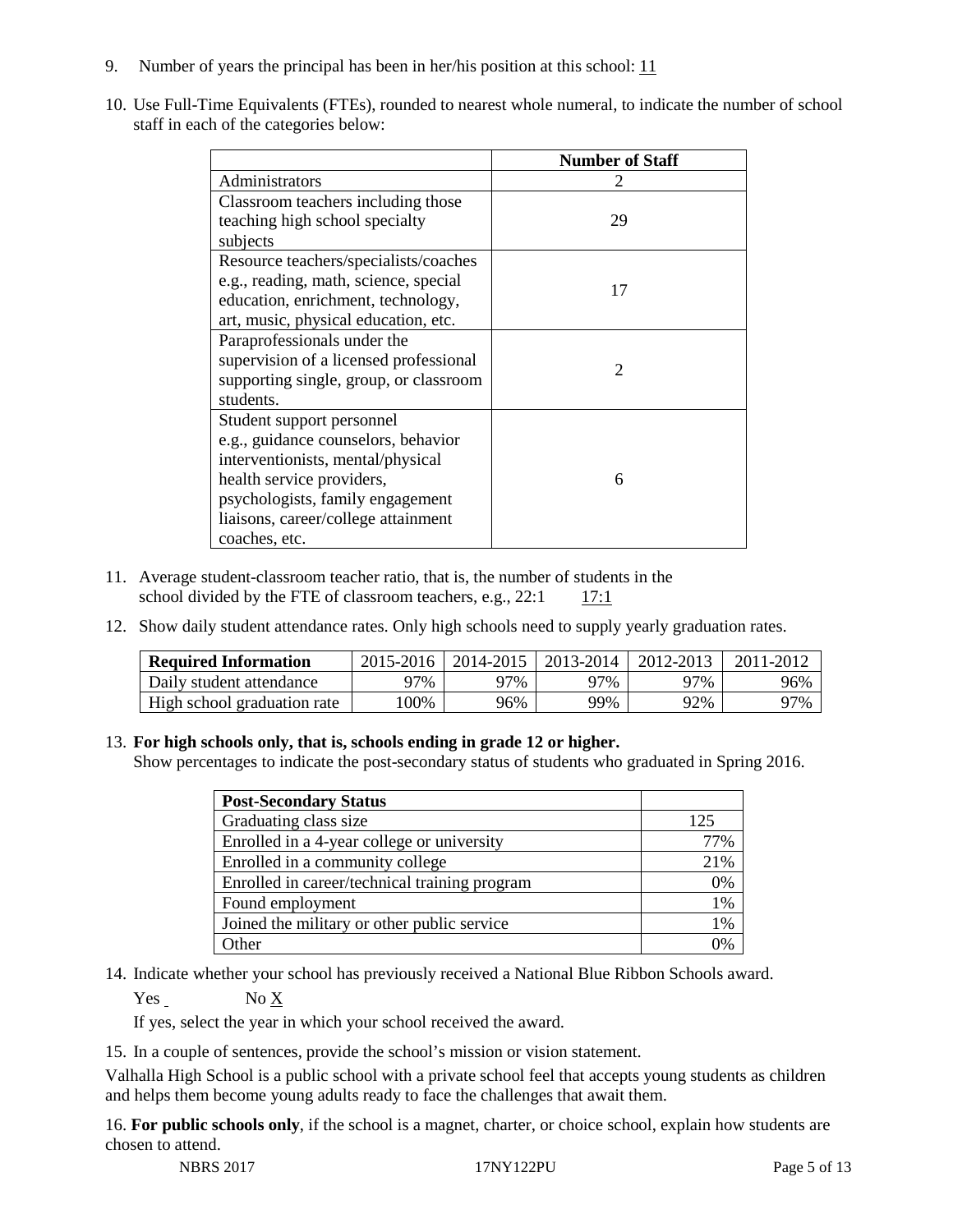# **PART III – SUMMARY**

Valhalla High School is a public school serving approximately 500 students in grades 9-12 from the towns of Mt. Pleasant, North Castle and Greenburgh. The three communities represent a wide socioeconomic range, which is reflected in the student population. Families range from traditional blue-collar workers to white-collar executives and all families support the school completely. Valhalla High School students are concerned with being part of a community, not just being high school students.

Valhalla's diverse student population is a part of what makes it special. Students of all races, ethnicities, religions and sexual orientations come together without labels to become Vikings. In Dr. Beverly Tatum's book, Why Are All the Black Kids Sitting Together in the Cafeteria?, Dr. Tatum describes an image of "Walk[ing] into any racially mixed high school and you...see[ing] black youth seated together in the cafeteria. Of course, it's not just the black kids sitting together-the white, Latino, Asian Pacific…." (1997) This image does not exist in Valhalla! The cafeteria reflects the images of the school as a whole - students of all groups sitting together.

While Valhalla High School is relatively young - with our first class graduating in 1963 - we proudly carry on many wonderful traditions that celebrate student success, diversity and much more. It is these longstanding traditions that define who we are as a school and a community and that set a tone for our students.

Our diversity is celebrated in a multitude of ways. The Whitney M. Young, Jr. club is a diversity club designed to recognize and bring together the many cultures that comprise our school and our community. For 40 years, the club has enlightened students and community members. The annual dinner is a student-run event that brings awareness to audience members. Recently, the students in our College Spanish classes created the Hispanic Heritage Night, a program that celebrates all of the Spanish-speaking nations and our students from those nations. This has become an annual event as well as a capstone project for the seniors in our College Spanish classes.

One of the longest running programs in Valhalla is the Valhalla International Fund (VIF), which brings cultural awareness to all. For over 50 years, the VIF has hosted students from other countries and provided scholarships for Valhalla High School students to live and study abroad. The clubs motto, "Making the world smaller, one student at a time," truly represents the focus of bringing cultural awareness to Valhalla and the world. During the annual VIF weekend, exchange students attending other high schools from Long Island to New Jersey, come to Valhalla and live with our families and students. During this time, Valhalla truly becomes a cultural "melting pot" as students from all over the world share experiences, learn about their similarities and develop lifelong friendships. The weekend culminates in the annual VIF dinner, which allows the community to meet our new friends, revel in great conversation, explore delicacies from many cultures and simply grow closer.

Involvement and making connections, creates a stronger bond to the school and school community and helps students grow personally, socially, and academically. In a school with fewer than 500 students, we offer over 30 clubs and activities along with over 20 JV and Varsity sports. We are proud to boast a participation rate in extra- and co-curricular activities of over 85%. Students connect with Valhalla High School and we, in turn, make sure we are providing opportunities that meet their needs and interests. The high school must be about more than getting off the bus, attending classes and getting back on the bus. It must be a safe haven, a place to grow, an opportunity to explore, and so much more. It is our goal to continue creating an environment that is just that. One that keeps students on campus rather than chasing them off.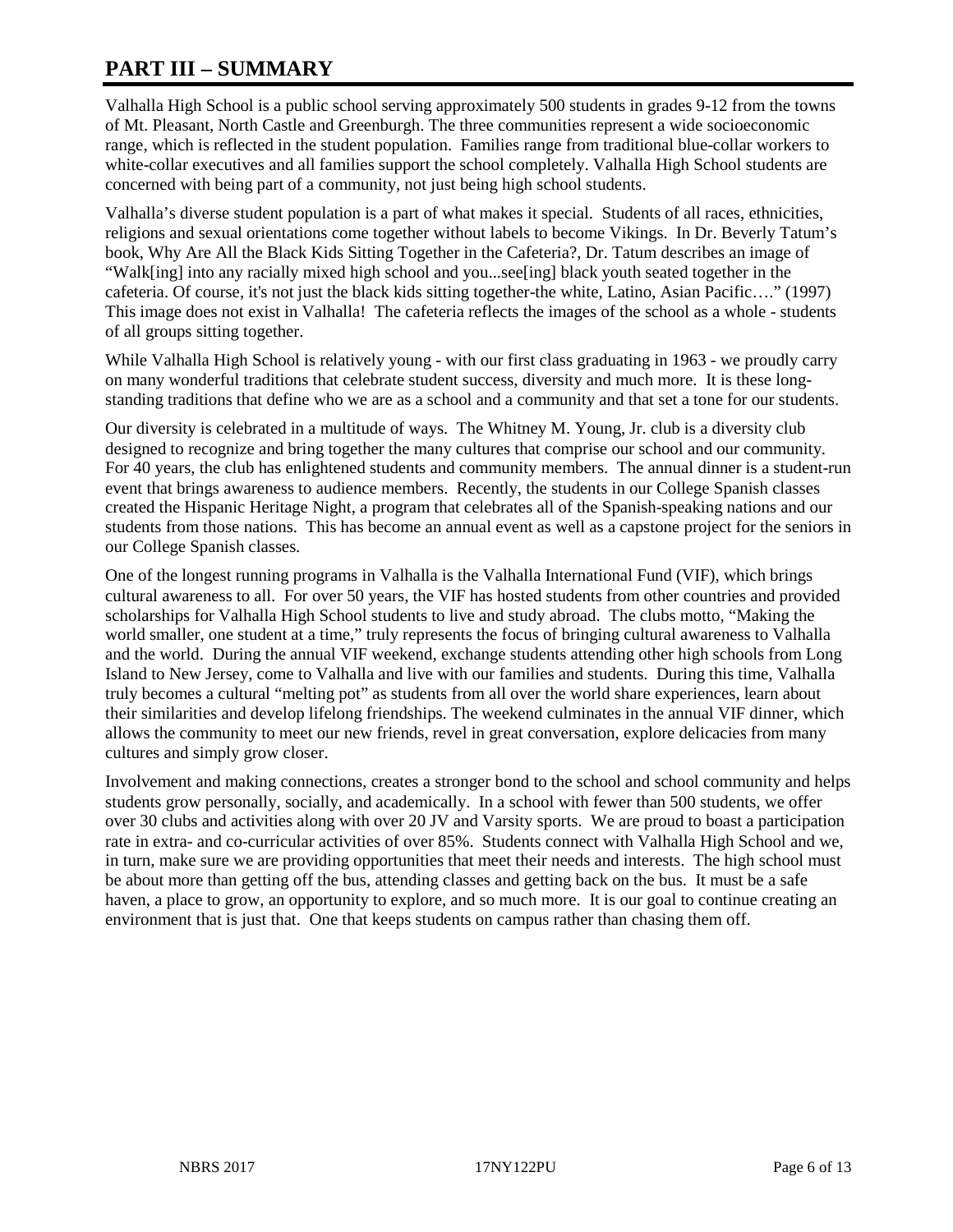## **1. Core Curriculum:**

Valhalla believes in educating and supporting the whole child. Of course in a school that begins with academics. Whether it is the core or other curriculum, instructional focus is built around critical thinking, collaboration, communication, creativity and curiosity. Lesson design, texts, assessment development and classroom discussions incorporate relationships to current events, known situations and information and student interests. Creating these relationships allows for a clearer understanding of content and connections to the real world. In every department, real-world communication skills are a norm. Several years ago, the school district undertook a writing initiative that focused on enhancing writing skills in all content areas in a K-12 continuum. This focus on literacy in all content areas has had a great impact on enriched student understanding and long-lasting learning. In addition, as students begin to write in all contents, the connections between the content areas becomes stronger and more recognizable.

In the English program, teachers bring in texts from a wide variety of authors that allow students to hear many voices, including those that may represent themselves, their culture and backgrounds. Adding more female and culturally diverse authors has been a focus of the department. Additionally, the department teaches thematically and not textually, thus allowing students choices in the texts they read that align to the theme. We believe that students who have a choice in their reading and curriculum are more engaged, more focused and more committed to the learning. It is here, in the English program, where students deeply develop their writing skills. Students will write for a variety of reasons and in a variety of styles. All freshmen participate in a semester long writing seminar to support the writing process, and develop skills that can be transferred to other classrooms and beyond.

Even though New York State only requires three years of math for students to reach graduation goals, students in Valhalla are encouraged to and complete four to five years of math study. In order to make that happen, the math department has developed multiple math curricula to meet the needs of all of our students. Struggling students will receive additional support through ongoing math labs, while accelerated students are challenged with both Advanced Placement and college level courses. In all levels of math, teachers have incorporated real world problems and assess students on their applied knowledge while reducing the reliance on "drill and skill" teaching methodologies. Here too, literacy has become a norm as students are required to interpret problems, define solution processes and use writing skills to explain and answer problems.

Like math, only three years of science is required for graduation, and, like math, our students pursue science programming for four and five years, often accumulating as many as six credits in the sciences. Here again, the department has worked diligently to define programming that meets the needs of all students, reaching them at all levels. Beyond that, the uniqueness of programming is also taking into account when designing new courses that address student interests and connections to real world issues. A range of courses are offered, from Integrated Science, where students investigate astronomy, forensic science and other topics that change from year to year based on student interests to College Environmental Science in which students examine social, political and economic impacts on our environment while receiving college credit for their coursework. Ultimately, it is the goal of the science department to develop inquisitive scientists who will carry on that desire to explore, ask questions and investigate their findings.

While every department is responsible for incorporating socio-cultural education in the curriculum, it is the foremost responsibility of the social studies department. It is here that the goal of educating citizens is met head on. Through the curriculum of world and U.S. history, along with government and economics, students learn from the past as they judge the present and prepare for the future. Beyond the "basic" history classes, students explore more unique areas where they can evaluate themselves and societies, as well as delve deeper into history through different lenses. Sociology, psychology, history through film and global issues are just a few of the courses that allow students to further explore the world.

Students enter high school as a child and must leave as young adults. This is our responsibility as high school educators. In the classroom, through the courses we develop and in multiple other ways, Valhalla students are continually preparing for life after high school. Providing all students with strong interpersonal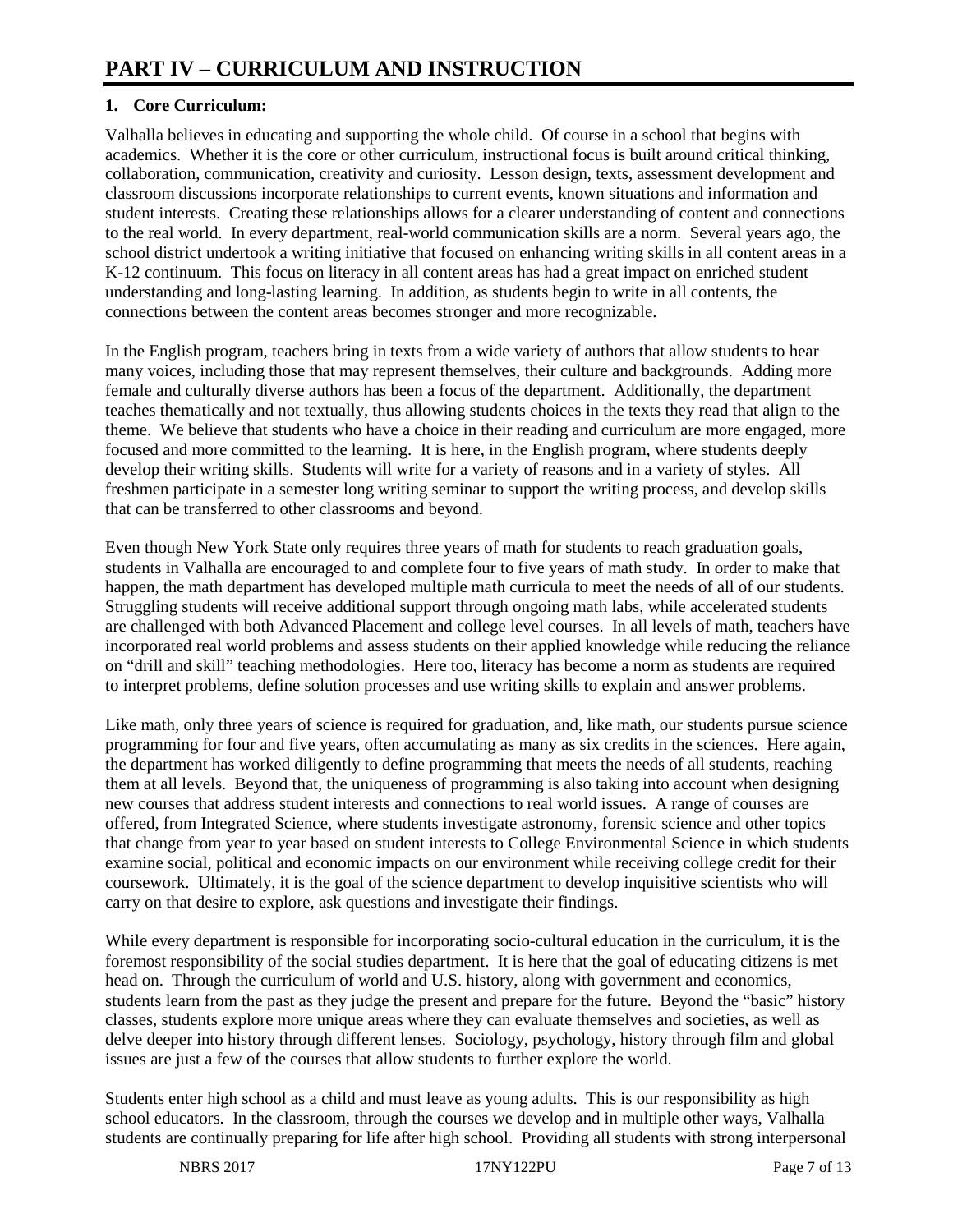communication skills, offering electives that advance real-world awareness and incorporating critical thinking skills and peer collaboration into courses are universal approaches to post-graduate success. Dualenrollment courses and online learning opportunities allow students to expand their learning horizons. Ultimately, students develop a work ethic and the ability to organize and prioritize.

### **2. Other Curriculum Areas:**

Valhalla High School has a thriving arts program that encompasses both the fine and performing arts. Students in grades 9-12 fully participate in the arts programs and are able to grow and be supported as artists. The faculty in both the fine and performing arts departments are both educators and professional artists who are able to bring their "real world" understanding of how the arts work, how they are created, how they are represented and how Valhalla students can work to reach those levels of success and ability. Throughout the course of the year, Valhalla art and music students participate in multiple formal presentations, many of which are adjudicated by individuals with professional and university backgrounds. Most importantly, all of the fine and performing arts programs are open to all students regardless of background, ability, limitations, etc. Students are encouraged and supported through the process by both their teachers and their peers.

The Valhalla physical education and health program is designed to meet the needs of all students. The staff in the physical education and health department take their role seriously and design programs that address all students. In the physical education program, teachers focus on team skills to allow students the ability to grow teamwork, cooperation, strategy and camaraderie, as well as life skills, such as yoga, tennis, etc. to allow students the ability to develop lifelong physical activity skills and better understand how their bodies works. In addition, teachers look for new and exciting opportunities for students, which have included ice skating, kick boxing and curling. Additionally, all students are taught hands-on CPR and AED response. Ultimately, it is the goal of the physical education department to make sure all students learn and know how to remain physically active both in high school and beyond.

The Valhalla health program is designed to educate and provide students with the information, knowledge and skills necessary to lead an optimal healthy lifestyle. It is a skills based curriculum that addresses real life situations. The goal of this curriculum is to produce health literate citizens prepared to be critical thinkers and problem solvers, responsible and productive citizens, self-directed learners and effective communicators.

While a small school, students still have the choice of pursuing either Spanish or Italian and can do so through a college level in both languages. While the early focus is on language acquisition, the teachers also bring culture, literature, history and the arts into the learning process. It is as important to learn about the peoples as it is to speak the language. In pursuit of that goal, teachers have reached out to schools in other countries to interact with our Valhalla students and we have established Skype relationships with those schools. This allows our students to interact socially and linguistically with peers in another country, and allows those international students the opportunity to do the same with our students.

While one year of a language is required of all students for graduation, a large majority of Valhalla students pursue the language well beyond that first year and many have gone on to participate in international programs that have enhanced their language and culture skills.

Focus on 21st Century learning is a goal of the Valhalla Board of Education. Students take a course in computer applications when they enter the high school where they learn everything from presentation skills to coding and design theory to cyber safety and security. All students complete the 9th grade with the same set of technology tools to make them successful as they continue their academic journey.

The use of laptops, having a Bring Your Own Device policy and providing multiple technology tool options for teachers has truly grown student and teacher ability to incorporate technology in their learning.

Additionally, within the technology curriculum, students may continue their studies in the areas of Game Design, Mobile Apps Design, and on through College Computer Science courses. Students will gain skills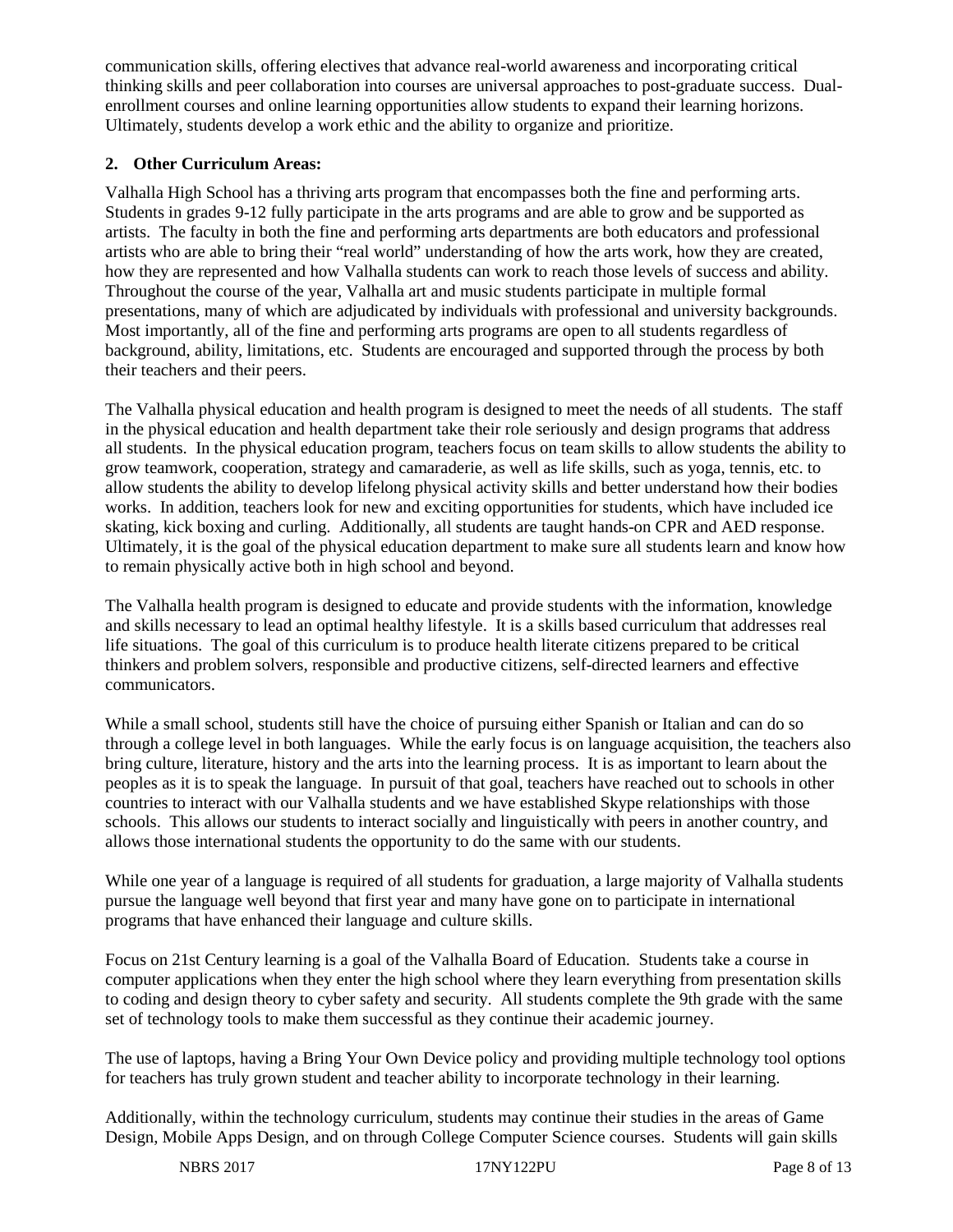in engineering, design, logic, problem solving and responsibility. Many of the projects have the students working in areas of humanity and social awareness, such as a robotics project where students had to develop a device to assist the physically disabled.

#### **3. Instructional Methods, Interventions, and Assessments:**

In Valhalla it is understood that every student is different and comes to school with their own set of needs, learning styles and social history. Every member of the high school staff works hard to follow the "Golden Rule for educators as shared by Alabama's Principal of the Year, Mr. Danny Steele, to "teach every child the way [we] would want [our] own child to be taught." Building strong relationships, meeting students where they are and focusing on the whole child are foundational to teaching and learning in Valhalla.

A multitude of tools are utilized to meet these lofty goals. Each one of them designed to support the academic growth and potential of our students. This begins with the classroom environment itself. Valhalla focuses on maintaining small classroom environments, which allows teachers to know each of their students and support their individual needs. This environment leads to instruction that is tailored to students and allows students to become a part of the lesson. Students are comfortable in their classes and willing to take chances, speak up and participate fully.

Valhalla has worked diligently to include all students in all academic programs. Inclusion is our goal and supporting all students in the learning environment our purpose. In order to meet the needs of all of our students, teachers focus on differentiation in their lessons. Providing differentiated lessons supports a wide range of students including accelerated and advanced students, students with special needs and struggling students, to name a few.

Every classroom teacher, through professional development, peer support, mentoring, department strategy meetings, etc., is equipped with a "toolbox" of teaching skills aimed at supporting the learning of all students. Teachers are able to pull the right tool out of the "toolbox" to meet the needs of the lesson, the class or the student. While cooperative learning strategies may have been around for some time, Valhalla teachers have taken the opportunity to enhance those skills and apply them to their teaching strategies. Additional tools, such as Thinking Maps, technology and others, provide teachers with the ability to meet multiple needs, develop lessons for all students, create more student-centered learning environments and design unique and accessible assessments. Ultimately, lessons and assessments are created to appeal to a variety of learning styles and strengths.

In Valhalla, we recently evaluated the assessments given to students and adjusted our approach to student assessment. Students and teachers are no longer held to a structured mid-term week with traditional multiple choice and long answer exams. The time has been returned to the classroom for learning and the assessments have become more aligned to real world applications. Projects, presentations and collaborative group work have taken the place of the "traditional" 2-hour desk exam. We also moved away from statedriven standardized exams beyond those required for graduation, and have moved to assessments that are designed by Vahalla classroom teachers for Valhalla students. Here again, we focus on assessments that will both engage the students in the learning and assess applied learning.

Throughout the year, classroom assessments take on many different styles. Oftentimes, teachers will provide students choice in the assessment method they believe will allow them the best opportunity to showcase their knowledge. Here again, the focus is on assessing applied knowledge using more realistic measuring tools. Assessments look more like what employees will be responsible for in the work force. Students are asked to work collaboratively to meet a goal and or deadline as well as creatively to find new answers or to design more eye-catching presentations.

A shining example of Valhalla's real world assessment is our 20% project in senior English. Students work collaboratively on projects, designs, research or other areas of their choosing. Through this work they learn about mentorships, applying for approvals, iteration, writing and presentation. Students have written novels, created and presented school-wide safety assemblies, written plays and run fitness programs for students and staff, just to name a few of the unique learning opportunities. In Valhalla, it is our belief that this type of learning and assessment has much greater value both in the short term and long term.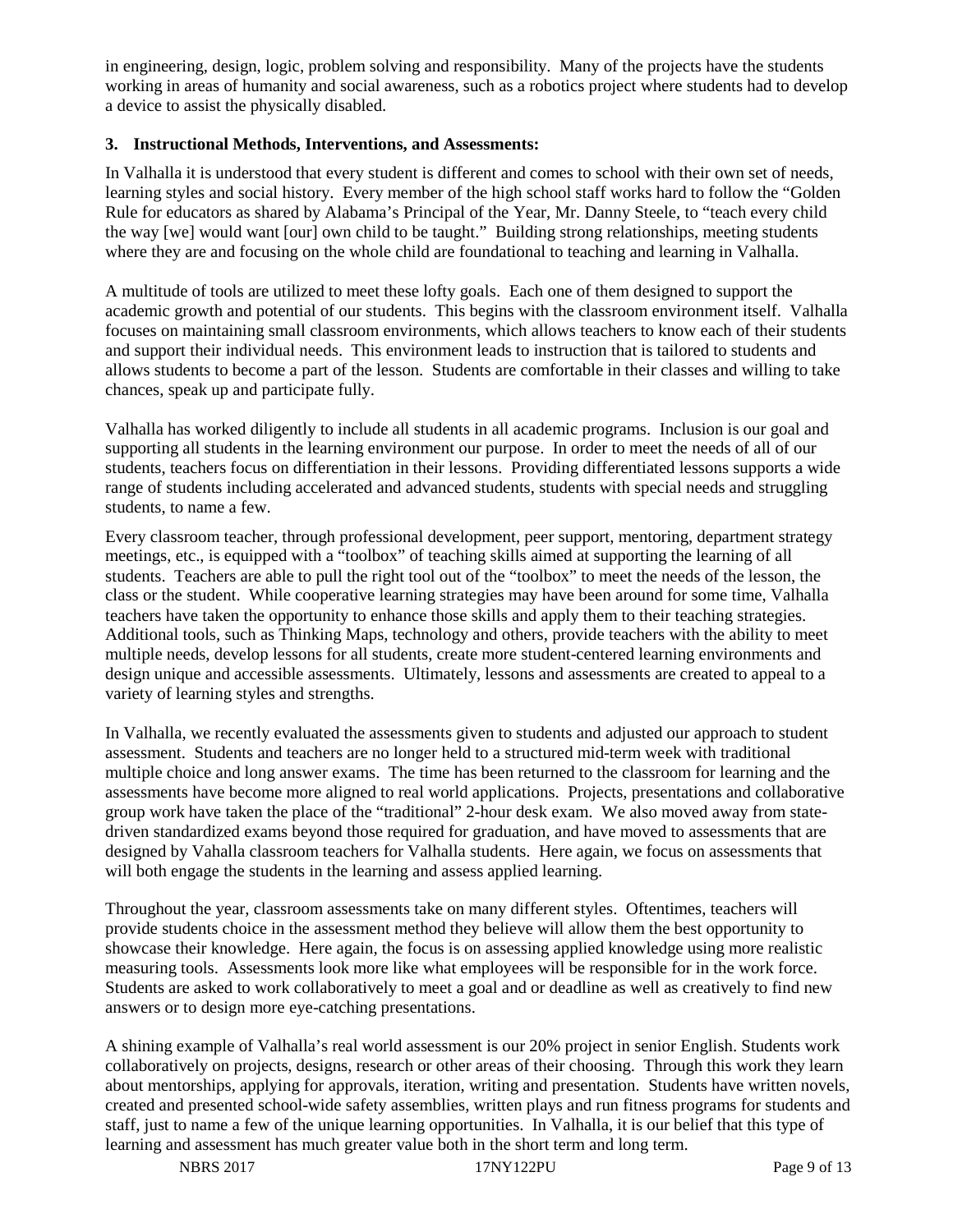## **1. School Climate/Culture:**

Promoting the academic and social-emotional growth of our students is paramount to student success. Valhalla believes in supporting the whole child and accepts the responsibility of molding not only academic students, but citizens of society. At the beginning of each school year, the principal meets with the new 9th grade class and explains to them that they are entering the high school as children, but will leave as young adults, and it is our responsibility to help them make that transformation.

In the classroom, teachers utilize multiple skill sets to keep students motivated, engaged and thinking. Whether they are using cooperative learning activities, technology, problem-based learning, inquiry design or others, both students and teachers understand the purpose and value to the practice. Additionally, new classroom designs and classroom furniture add to the opportunity for greater engagement.

Helping the students make the transition to young adults involves supporting the whole student. It starts in classrooms that are "safe." This means that students are comfortable speaking out, answering questions and contributing to the lesson without fear of ridicule or shame. We support the character of our students through the Student of the Month award that recognizes the unheralded "good deeds" done by students. Our incoming students are provided support through the acclimation process by our Peer Leaders - older students who act as big brothers and sisters to our ninth graders. We are extremely fortunate to have a supportive counseling office that provides a small student:counselor ratio.

Lastly, supporting our students can only happen if our teachers know they are a vibrant part of the system. In Valhalla, decisions are implemented after collaboration and joint decision-making processes. Additionally, just as with students, Valhalla celebrates the successes of our teachers in many ways. Teachers have full ownership of their classrooms, fully understand the expectations placed on them, and are given the freedom to design and develop curriculum and lesson plans as they see best meets the needs of their students and their purpose. Furthermore, several teacher leadership positions exist that both support the growth of teachers as leaders and provide teachers with mentoring, modeling and support within their own ranks.

#### **2. Engaging Families and Community:**

The Valhalla UFSD is committed to building and supporting successful strategies for working with families, higher education and community members. We recently conducted a district—wide survey of our families receiving special education services. One hundred percent of the respondents cited they strongly agreed that they are partners with the schools, that we seek parent input and we consider cultural sensitivities when planning for our students. Our district offers multiple opportunities for parent involvement and ongoing communication. We use daily updates on social media and the district's website and app. Parents have access to a parent portal where they can view their child's progress on a regular basis. We also hold regular Instructional Support meetings, team meetings and parent conferences with parents, teachers and service providers to help support the needs of our students and their families.

Parent volunteers are a regular part of the work at Valhalla High School. We have parent partnerships with the Valhalla Athletic Boosters, Valhalla International Fund, Valhalla Friends of the Arts, the Valhalla Foundation and the Valhalla PTSA. The activities of our volunteers include fundraising to support extra programs, resources and international travel. Our partners also host information nights to help families know more about college life and the application process, school budget priorities and capital projects, and academic programs like literacy nights, science symposiums and musical performances.

The district holds Learning Cafes for parents and community members to share areas of focus and to gather input. One very successful Learning Café was held on the high school course catalog and provided parents with the opportunity to learn about the course options provided to our students as well as asking parents if the courses align with their needs and support a successful trajectory from high school to college.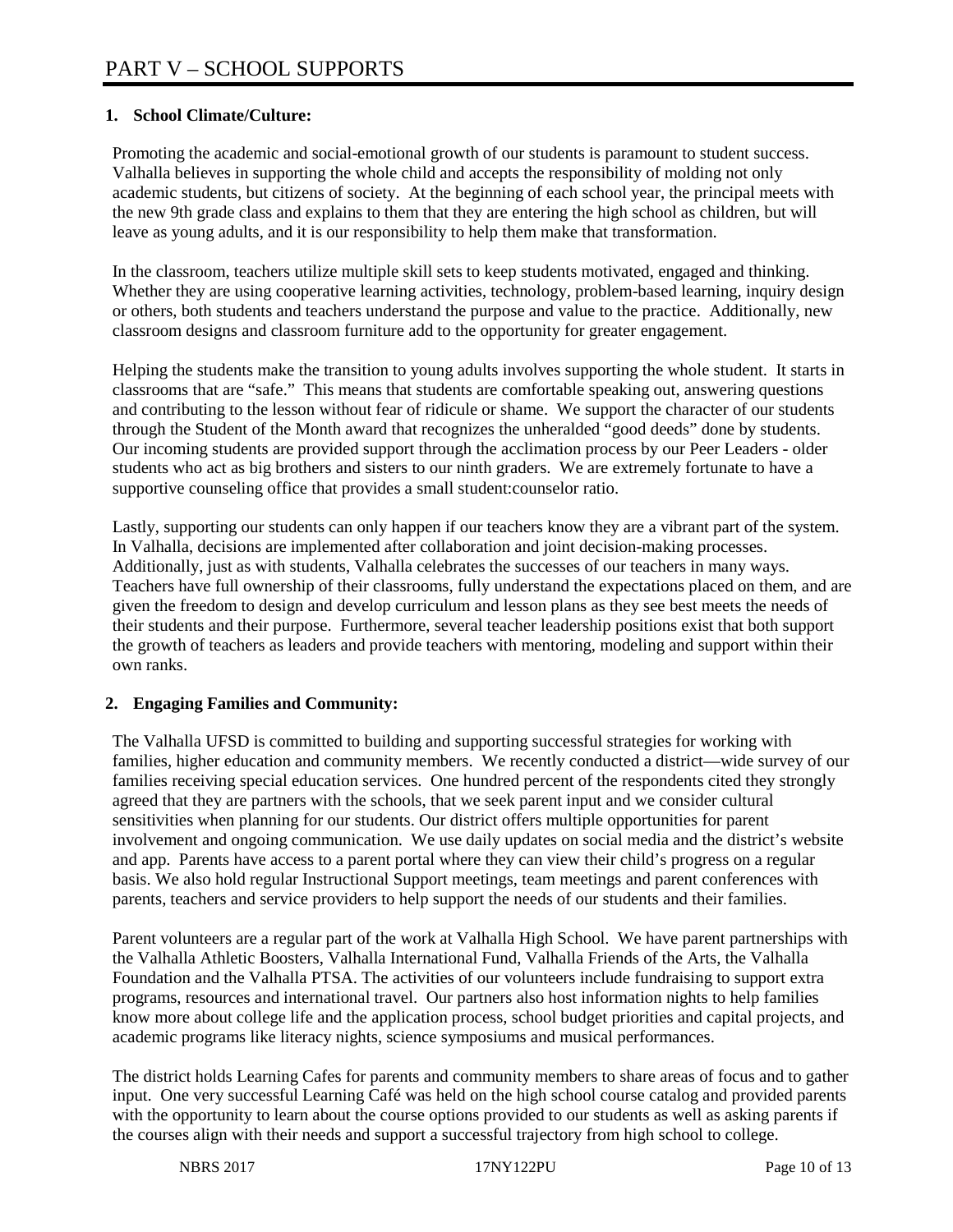We work closely with area universities and place student teacher and social worker interns in our district. We also collaborate on professional development and have a professor from Pace University working with our high school teachers on a multi-year initiative to build a stronger writing program. We also partner with Pace University to support our computer science teachers and we have joint local chapter in the National Computer Science Association.

Our science research students work with businesses and research centers throughout Westchester to develop comprehensive research projects. We annually hold a STEAM conference with students at the PepsiCo Research facility and scientists from PepsiCo support our science curriculum development projects. Our students regular fund raise and donate their time for area services like the food bank and the children's hospital and they make being a caring about their community a focus of their work.

#### **3. Professional Development:**

The district's professional development plan is focused on supporting every teacher and leader as they build their professional learning network. Improving our curriculum, instruction and assessment is a regular part of work. The district begins by setting multi-year district-wide initiatives. We then provide teachers and leaders opportunities to select areas of focus both with their collaborative learning projects and with their alternative evaluation projects. We also have teachers and leaders as members of planning committees throughout the district. For example, our Instructional Council, a team of teachers and leaders, regularly meet to develop and revise the professional evaluation system and the professional development plan. New initiatives are developed through a piloting process and then teachers take on leadership roles to support their colleagues with hands on learning, curriculum design and implementation support.

We have teachers who are designated as Technology Integration Liaisons and Instructional Support Liaisons. They guide the professional development in technology integration and help professional learning for their colleagues. The support is delivered teacher to teacher through team meetings, workshops and online resources and tutorials. Our instructional liaisons support our instructional program and support Thinking Maps, Kagan Cooperative Learning and Keys to Comprehension.

The High School is divided into department teams where they focus on implementing the learning standards in their specific discipline and build curriculum for 21st century learning where collaboration, communication, critical thinking and creativity are foundational to our program and course design.

We supplement all of professional learning with outside nationally recognized consultants that regularly meet with teachers and do small group sessions and classroom modeling. We also work with the Tri-States Consortium to align our work and they conduct comprehensive audits of our progress and provide feedback for next step. Ongoing audits with outside experts assists in the ongoing evaluation of or professional development and the impact of our work.

Another focus of our professional development is leadership development. The administrators in the district set annual goals, meet regularly to review district priorities and initiatives, participate in regional teams with other administrators and meet with outside consultants. This year they worked with a national consultant on scheduling and completely revised the annual schedule development process. The also read new books on educational issues and facilitate shared learning opportunities with their colleagues. This way they continually review new ideas and practice the tools and strategies being observed with our teachers.

#### **4. School Leadership:**

The Valhalla Leadership is a group of dedicated leaders who give 110% to the students and families of Valhalla. The entire administrative team of the district consists of 11 people including the superintendent and they are a small but mighty team who work together daily to ensure all K-12 initiatives are seamless and coherent. We pride ourselves on being creative and innovative and we use a wide range of problem solving strategies to support the powerful work of the district.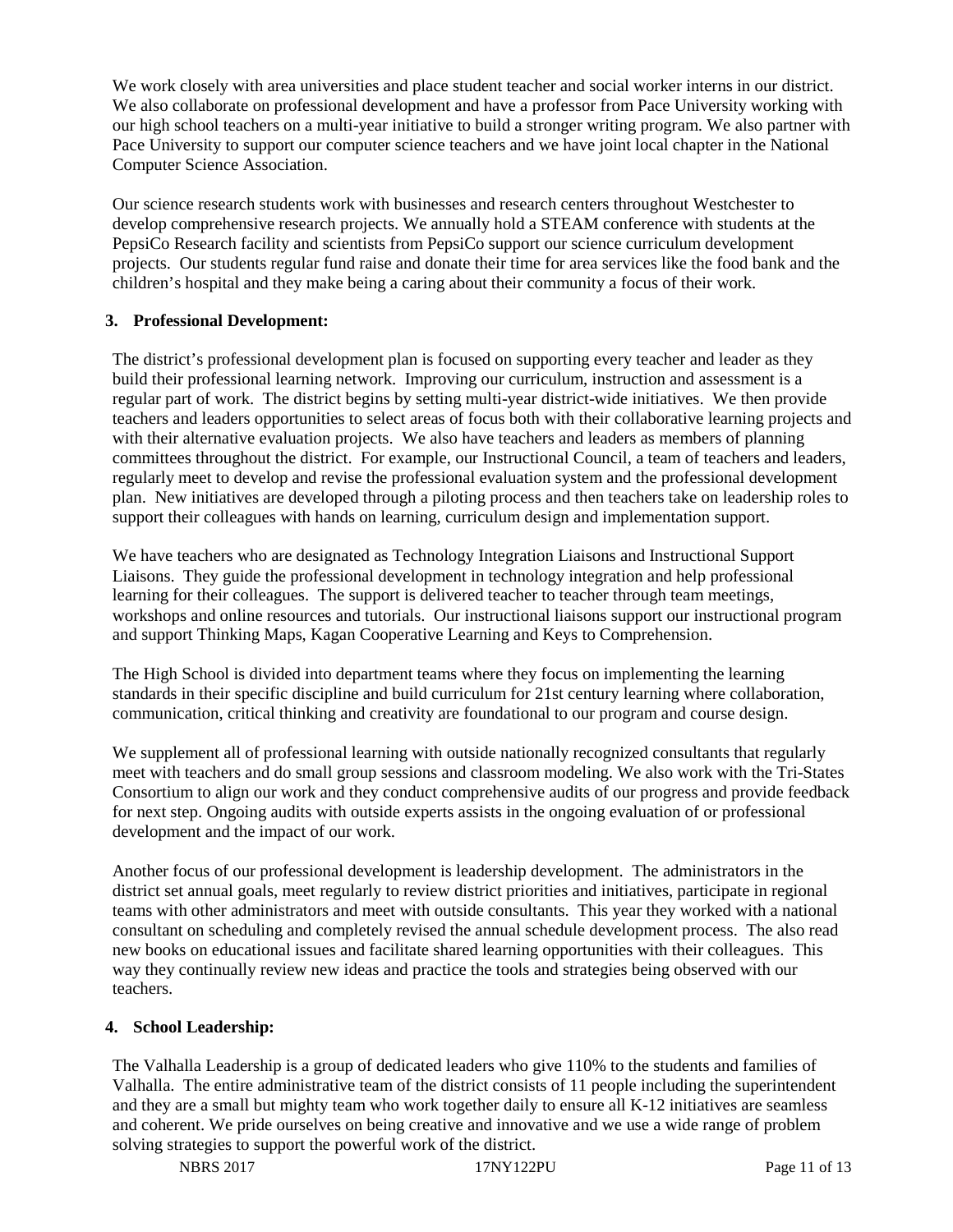The district runs a distributive leadership model where each leader, not only is responsible for their primary programs and school buildings but they are also responsible for facilitating major district-wide initiatives. For example, the high school principal not only serves as the principal, but he also facilitates the English, Social Studies and Fine Arts Departments and he leads the district-wide Technology Advisory Committee and works with teachers to roll out all new technology integration initiatives, grants and professional development

The Director of Student Success is working with a district-wide team to update our guidance plan and our Athletic Director facilitates the Health and Wellness Committee. Working together on our strategic priorities and initiatives gives everyone shared ownership of the process and the outcome and improves communication to faculty and families across the district.

In addition, each outside parent group or committee is supported by a member of the leadership team. They help our parents with communication, problem solving and regularly facilitate meetings and presentations. All of the members of the Leadership Team are highly visible and regularly work two or three nights a week and are at parent and student events, performances and ceremonies.

All of our leaders also participate in weekly Learning Walks. Improving instruction and focusing on student achievement is a critical focus of our leadership priorities. During the Learning Walks triads of administrators visit 4 classrooms for about ten minutes each and gather data on evidence of classroom engagement. They then debrief the visit as team using the Danielson 3c Criteria for Student Engagement. From the Learning Walk, we develop feedback for each teacher celebrating their success and offering opportunities for growth. The conversations also help us hone our skills in defining strong instruction and providing feedback that supports new learning.